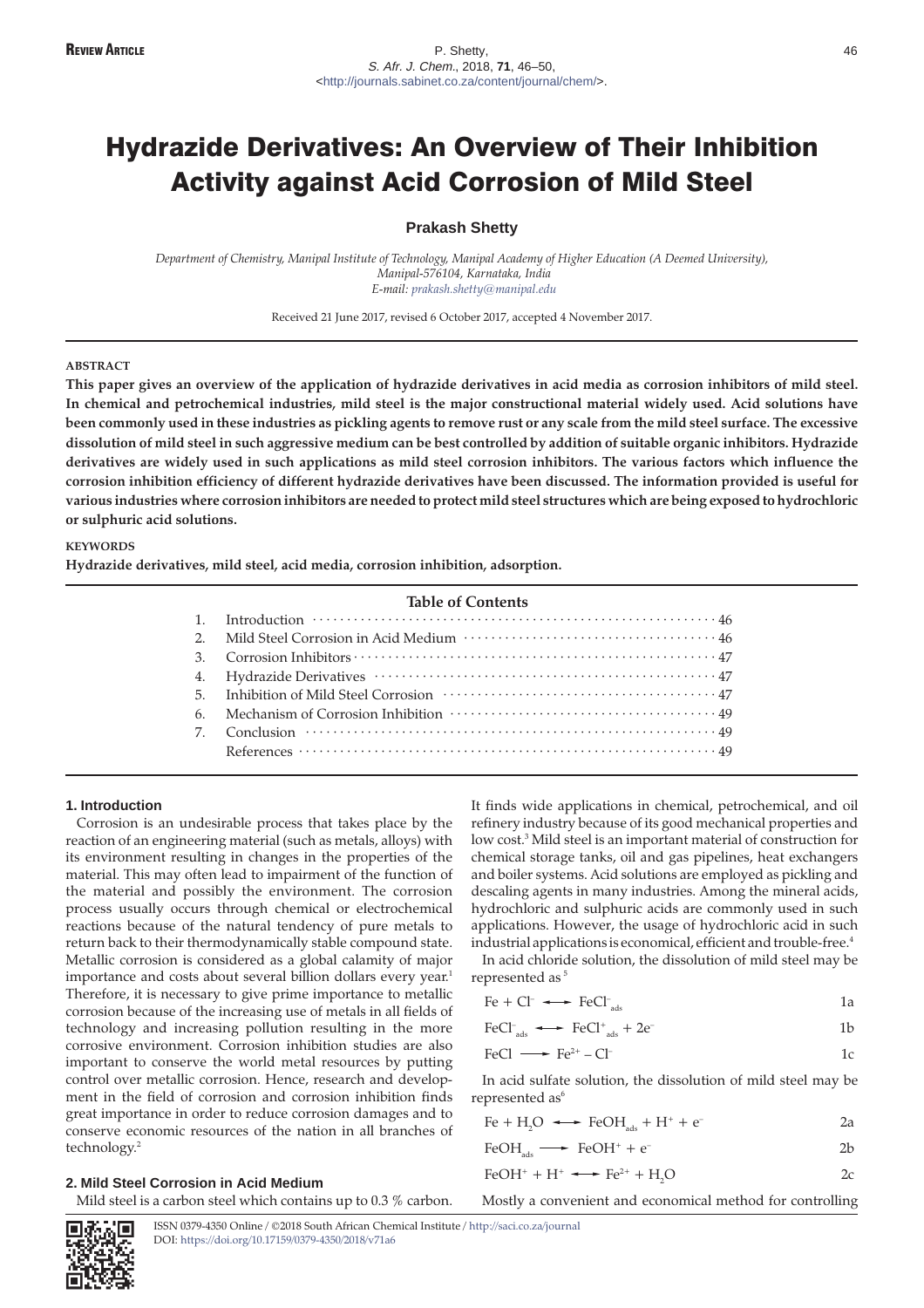metallic corrosion is the proper modification of the corrosive medium by the addition of the suitable inhibitor.

### **3. Corrosion Inhibitors**

The corrosion inhibitor is a substance which upon adding in small quantities to the corroding medium drastically reduces the corrosion rate of metals. They are usually added either continuously or intermittently in small amounts to the corrosive medium to provide required control against corrosion. The selection of suitable corrosion inhibitor for any application depends on the nature of the metal, the concentration, temperature, and flow rate of the corrosive medium. An inhibitor can control the rate of corrosion either by reducing the rate of anodic or cathodic or both corrosion reactions. Depending upon the mode of their action, corrosion inhibitors may be classified as anodic, cathodic and mixed type inhibitors.

Anodic inhibitors usually control the anodic reaction by polarizing it and shifting the corrosion potential towards the positive direction. This decreases the corrosion current and finally controls the corrosion rate. Chromates, nitrates, tungstate, and molybdates are some examples for anodic inhibitors. On the other hand, cathodic inhibitors control cathode reaction by polarizing it and displacing the corrosion potential towards the negative direction. They retard the cathodic reaction and reduce the corrosion rate. Examples of cathodic inhibitors are phosphates, silicates and borates. Substances which control both cathodic and anodic reaction are called mixed inhibitors. Generally, organic compounds act as mixed inhibitors which control both metal dissolution and cathodic reaction. Hence they reduce the corrosion rate and control corrosion. Organic corrosion inhibitors are extensively employed in chemical, petrochemical and oil exploration industries. Therefore, the development of new organic corrosion inhibitors which are less costly with improved performance and better environmental profiles is essential. The following factors become important while selecting a suitable organic corrosion inhibitor: (i) it should be readily available and cheap; (ii) the inhibitor molecule should have heteroatoms (N, O, or S), multiple bonds and/or aromatic rings. Such compounds show better adsorption and inhibition performance; (iii) it should be soluble and stable in the medium where it is being used and (iv) it should be environmentally friendly.7

#### **4. Hydrazide Derivatives**

Hydrazides derivatives are the type of organic compounds containing a nitrogen-nitrogen covalent bond with one of the substituents being an acyl group. Hydrazides and their derivatives have gained prominence because of their antibacterial, anti-inflammatory, anticancer, antiplatelet, antimalarial, analgesic and antioxidant activity. $8,9$  In addition to this they are also employed as potential inhibitors for controlling corrosion of many metals including mild steel.

## **5. Inhibition of Mild Steel Corrosion**

Literature survey reveals that hydrazide derivatives have been extensively studied for their corrosion inhibitive performance in acid medium towards mild steel.

The inhibitory effect of some acid hydrazides $10$  namely, salicylic acid hydrazide (HD<sub>1</sub>), anthranilic acid hydrazide (HD<sub>2</sub>), benzoic acid hydrazide (HD<sub>3</sub>) and cinnamic acid hydrazide  $(HD<sub>4</sub>)$ , and also some oleochemical based hydrazides<sup>11</sup> like decanohydrazide (HD<sub>5</sub>), dodecanohydrazide (HD<sub>6</sub>), hexadecanohydrazide (HD<sub>7</sub>), and octadecanohydrazide (HD<sub> $3$ </sub>) in 1 M HCl medium towards corrosion of mild steel have been investigated. The inhibition performance of all the tested compounds increased with their concentration. The adsorption of the acid hydrazides (HD<sub>1</sub>, HD<sub>2</sub>, HD<sub>3</sub>& HD<sub>4</sub>) followed Temkin adsorption isotherm, whereas that of oleochemical hydrazides (HD $_{5}$ , HD $_{6}$ ,  $HD_7 \& HD_8$ ) obeyed Langmuir adsorption isotherm. The polarization results indicate the mixed inhibitor behaviour of the compounds except for  $HD<sub>1</sub>$ , which has shown cathodic type behaviour. In the case of acid hydrazides the inhibition performance was found to be in the order:  $HD_1 < HD_2 < HD_3 < HD_4$ , whereas in oleochemical hydrazides it was found to be in the order:  $HD_8 < HD_7 < HD_5 < HD_6$ . Inhibition efficiency of acid hydrazides decreased (HD<sub>1</sub>: 38 to 36  $\%$ , HD<sub>2</sub>: 39 to 34  $\%$ , HD<sub>3</sub>: 87 to 85  $%$  and HD<sub>4</sub>: 92 to 87  $%$ ) with an increase in temperature (35 to 65 °C) at 500 ppm.

Larabi *et al.*<sup>12</sup> have investigated the influence of hydrazide derivatives such as oxalic N-phenylhydrazide-N'-phenylthiosemicarbazide (HD<sub>9</sub>) and N-phenyl oxalic dihydrazide  $(HD<sub>10</sub>)$  in 1M HCl towards corrosion inhibition of mild steel by electrochemical measurements. Both the tested compounds acted as mixed inhibitor and their adsorption followed Langmuir isotherm model. The adsorption of compounds  $HD<sub>o</sub>$ and  $HD<sub>10</sub>$  take place by chemisorption and physisorption, respectively. The maximum efficiency of 92  $\%$  (HD<sub>0</sub>) and 79  $\%$ (HD<sub>10</sub>) respectively are obtained at  $5 \times 10^{-4}$  M concentration and 298 K. The inhibition efficiency of HD<sub>0</sub> increased (92 to 96  $\%$ ) and  $HD<sub>10</sub>$  decreased (78 to 73 %) with the rise in temperature (298 to 318 K).

Shanbhag *et al.*<sup>13</sup> have reported the application of some hydrazide derivative such as N'-[(1*E)*-(4-hydroxy phenyl) methylene] isonicotinohydrazide  $(HD_{11})$  and  $N'$ -[(1*E*)-(4-hydroxyl-3-methoxy phenyl) methylene] isonicotinohydrazide  $(HD_{12})$  in 1 M HCl medium as mild steel corrosion inhibitors. Inhibitory efficiency of both the compounds increased with their concentration but decreased (74 to 54  $\%$  for HD<sub>11</sub> and 81 to 56  $\%$  for HD<sub>12</sub>) with the rise in temperature (303 to 333 K). The results of weight loss method showed a maximum efficiency of 74  $%$  (HD<sub>11</sub>) and 81 % (HD<sub>12</sub>) at 25  $\times$  10<sup>-5</sup> M concentration, respectively. Both the tested compounds acted as mixed inhibitor and their adsorption followed Langmuir isotherm model. The scanning electron microscopy (SEM) images and Fourier transform infrared (FTIR) spectra of the inhibited samples clearly indicated the formation of a film on mild steel surface.

Saliyan and Adhikari have tested the inhibition behaviour of Quinolin-5-ylmethylene-3-{[8-(trifluoromethyl)quinolin-4-yl] thio}propanohydrazide ( $HD_{13}$ )<sup>14</sup> in 1 and 2 M HCl solution towards corrosion of mild steel and they also studied the inhibitory action of 3-{[8-(triflouromethyl) quinolene-4-yl]thio}-N'- (2,3,4-trihydroxybenzylidine)propane hydrazide (HD $_{\rm 14}$ ) $^{\rm 15}$  in HCl and  $H_2SO_4$  media towards mild steel. Both the compounds  $HD_{13}$ and  $HD_{14}$  acted as an anodic inhibitor. The adsorption of both the compounds takes place by chemisorption and followed Langmuir adsorption isotherm. Inhibition efficiency of tested compounds (HD<sub>13</sub> & HD<sub>14</sub>) increased with their concentration. It was found that increase in solution temperature decreased the inhibitory efficiency of compound  $HD_{13}$ but increased the inhibitory efficiency of compound  $HD_{14}$ . The compound  $HD_{13}$  showed the maximum inhibitory efficiency of 91 % in 1M HCl and 86 % in 2M HCl respectively at 500 ppm concentration and at 40 °C. The compound  $HD_{14}$  showed the maximum efficiency of 94.8 % in 1M HCl and 98.5 % in 0.5 M H<sub>2</sub>SO<sub>4</sub> respectively at 11.086  $\times$  $10^{-4}$  M concentration and at 60 °C.

The inhibition effect of  $N'$ ,  $N'$ -Dialkylhydrazides  $[C<sub>a</sub>H<sub>a</sub>CH]$  $(C_2H_5)$  C(O)NHN(R)<sub>2</sub>, R = C<sub>2</sub>H<sub>5</sub> (HD<sub>15</sub>), C<sub>3</sub>H<sub>7</sub> (HD<sub>16</sub>), C<sub>4</sub>H<sub>9</sub> (HD<sub>17</sub>),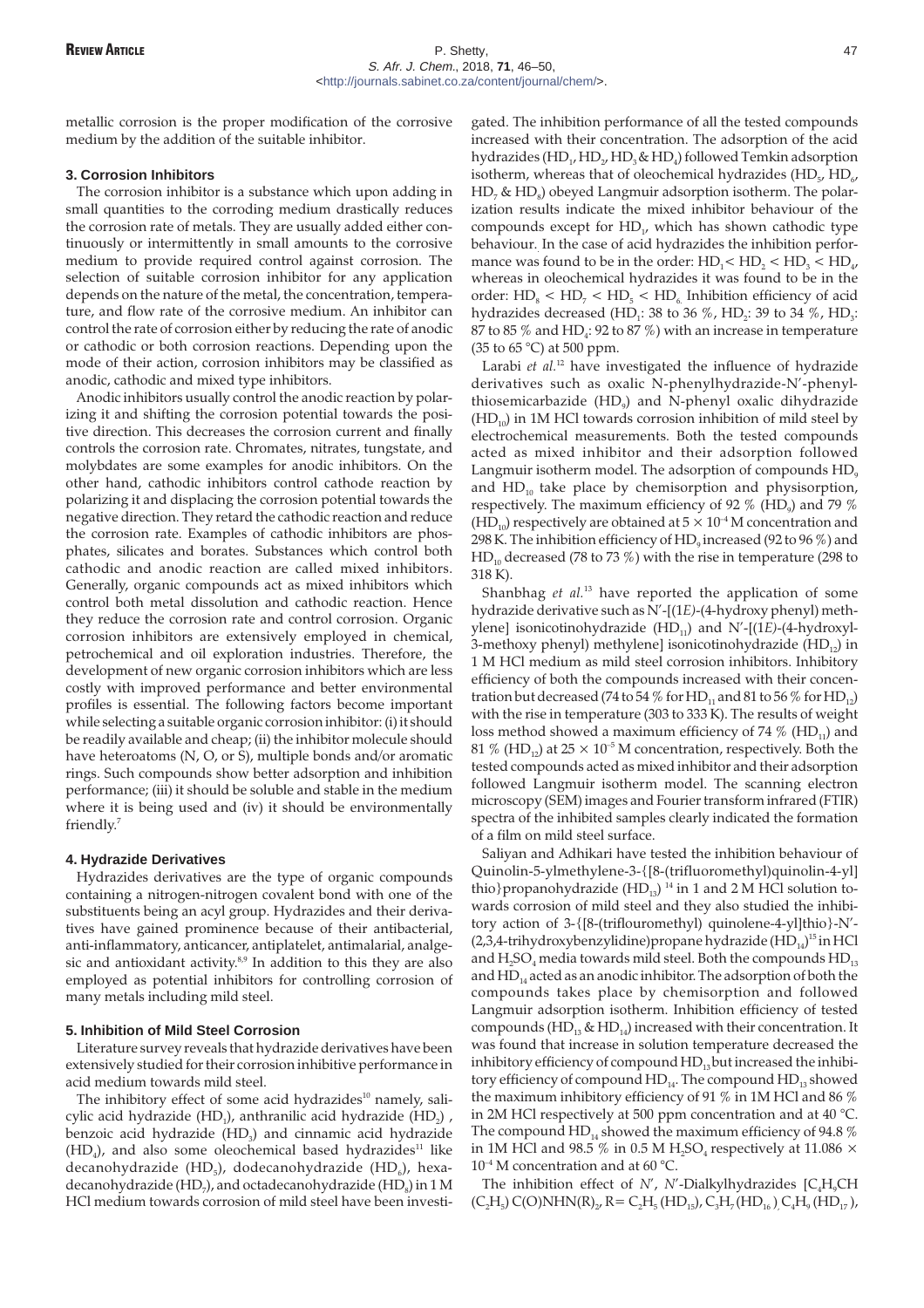$C_5H_{11}$  (HD<sub>18</sub>)] in 0.1 and 1 M HCl as corrosion inhibitor of ST 20 steel has been studied by Shcherban *et al.*<sup>16</sup> using electrochemical and gravimetric methods. The tested hydrazide compounds have acted as a mixed inhibitor. An increase in chain length (R=  $C_2H_5$  to  $C_5H_{11}$ ) of the hydrazide resulted in the increase of inhibition power. Hydrazide  $HD_{18}$  showed the maximum efficiency of 73 % at 0.1 g  $L^{-1}$  in 1 M HCl. Toliwal and Jadav<sup>17</sup> have synthesized 2-alkyl-N-methylenehydrazinecabothiaoamide of fatty acid hydrazides from neem (HD<sub>19</sub>), rice ban (HD<sub>20</sub>) and karanja (HD<sub>21</sub>) oils, and evaluated their performance in hydrochloric acid solution as inhibitors against mild steel corrosion by weight loss method. All the hydrazide derivatives acted as mixed inhibitors and their adsorption obeyed Langmuir isotherm model. Inhibition performance of these compounds increased with their concentration, acid concentration up to 3 N and solution temperature (30–50 °C). Further increase in acid concentration up to 5 N caused a decrease in inhibition efficiency because of increased aggressiveness of the acid medium. The order of inhibition efficiency of these hydrazide derivatives was found to be  $HD_{19}$  <  $HD<sub>20</sub> < HD<sub>21</sub>$ . The maximum inhibition efficiencies shown by these compounds in 1 N HCl are 83 % (HD<sub>19</sub>), 86 (HD<sub>20</sub>) and 89(HD<sub>21</sub>) respectively at 500 ppm concentration.

Khaled *et al.*<sup>18</sup> have studied the inhibitive performance of 3-pyridinecarboxaldehyde thiosemicarbazone  $(HD_{22})$  in 1 M HCl solution towards the corrosion of mild steel. The efficiency of the inhibitor compound increased with its concentration whereas it decreased with a rise in solution temperature. The compound HD<sub>22</sub> showed mixed inhibitor behaviour. Maximum inhibition efficiency of 94 % was obtained at  $10^{-2}$  M concentration of  $HD_{22}$  and at 30 °C. Inhibition takes place by mixed adsorption and followed Langmuir adsorption isotherm model. A study on the inhibition performance of benzo hydrazide derivatives such as N-benzylidene benzo hydrazide  $(HD_{23})$  and N'-(3-phenylallylidene) benzo hydrazide (HD<sub>24</sub>) in 1 M HCl towards corrosion of mild steel has been reported.<sup>19</sup> The inhibition performance of these compounds increased with their concentration and decreased with a rise in temperature. The adsorption takes place through chemisorption and obeyed Langmuir isotherm model. Maximum inhibition efficiency obtained was 97 % at the optimal inhibitor concentration. The surface morphology analysis confirmed the film formation by inhibitor molecules on mild steel surface. Chakravarthy and Mohana<sup>20</sup> have reported the synthesis of some isonicotinic acid hydrazides namely, isonicotinic acid (1H-indol-3-yl-methylene)hydrazide  $(HD_{25})$  and isonicotinic acid (1H-pyrrol-2-yl-methylene)hydrazide  $(HD<sub>26</sub>)$ , and study of their inhibitive characteristics in 0.5 M HCl against corrosion of mild steel. Polarization results indicated the mixed type behaviour of compounds,  $HD_{25}$  and  $HD<sub>26</sub>$ . The inhibitory performance of both the compounds increased with their concentration and decreased with a rise temperature from 30 to 60 °C. Adsorption of both the inhibitor compounds followed Langmuir adsorption isotherm. Maximum inhibitor efficiency greater than 80 % was obtained by both  $HD_{25}$  and  $HD_{26}$  at 500 ppm in 0.5M HCl solution at 30 °C. The protective film formation by inhibitor compounds on mild steel surface has been confirmed by SEM images and spectral analysis.

Fouda *et al.*, <sup>21</sup> have reported the corrosion inhibition behaviour of some benzo hydrazide derivatives like (E)-N'-((furan-2-yl) methylene)-2-methyl benzo hydrazide (HD<sub> $27$ </sub>), (E)-N'-((furan-2-yl) methylene)-hydroxy benzo hydrazide  $(HD_{28})$  and  $(E)-2$ chloro-N'-((furan-2-yl) methylene) benzo hydrazide (HD<sub>29</sub>) in 2M HCl medium against mild steel at 30 °C. Inhibition performance of these compounds increased with their concentration and decreased with rise in temperature. The tested compounds have showed mixed inhibitor behaviour. The maximum inhibitory efficiency of more than 80 % was obtained at  $15 \times 10^{-5}$  M concentration of all the tested compounds. The adsorption of all the inhibitors obeyed Temkin adsorption isotherm and adsorption takes place through physisorption. The presence of halide ions (Cl– and Br– ) has increased the inhibition efficiency of these benzo hydrazide derivatives due to a synergistic effect.

Pradeep Kumar and Mohana<sup>22</sup> have examined the inhibition properties of hydrazide derivatives namely, 4-(4-bromophenyl)-N'-(2,4-dimethoxybenzylidene)thiazole-2-carbohydrazide  $(HD_{30})$ , 4-(4-bromo phenyl)-N'-(4-methoxybenzyl idene)thiazole-2-carbohydrazide  $(HD_{31})$ , and 4-(4-bromo phenyl)-N'-(4-hydroxy benzylidene) thiazole-2 carbohydrazide  $(HD_{32})$  in 0.5 M HCl medium against mild steel corrosion. The polarization results indicated the mixed type behaviour of all the tested compounds. Inhibition power of all the compounds increased with their concentration whereas it decreased with a rise in temperature. Inhibition takes place through mixed adsorption and followed Langmuir isotherm model. The inhibition performance of the tested compounds followed the decreasing order:  $HD_{30} > HD_{32} > HD_{31}$ . The maximum inhibition efficiency of 91 % was obtained by the compound  $HD_{30}$ at 1.1 mM concentration. The height inhibition efficiency showed by the compound  $HD_{30}$  was due to the two methoxy groups attached to the aromatic ring.

Gupta *et al.*<sup>23</sup> have evaluated the corrosion inhibition performance of ferrocene carboxaldehyde propanoylhydrazone  $(HD_{33})$  and ferrocene carboxaldehyde furoylhydrazone  $(HD_{34})$ in  $0.5$  M H<sub>2</sub>SO<sub>4</sub> towards mild steel at 298 K. As concentration increases, corrosion inhibition property of the compounds also increases. The compound  $HD_{34}$  has shown better inhibition efficiency than  $HD_{33}$ . The presence of extra oxygen atom and  $\pi$ -electrons of furan ring in  $HD_{34}$  enhanced its adsorption and hence increased the efficiency. The maximum inhibitory efficiency of 91 % was obtained by the compound  $HD<sub>34</sub>$  at 100 ppm concentration.

Preethi Kumari *et al.* have reported the corrosion inhibition properties of (2E)-2-(3-hydroxy-2-methoxybenzylidene) hydrazine carbothioamide  $(HD_{35})^{24,25}$  and 2-(3,4,5-trimethoxy benzylidene)hydrazine carbothioamide  $(\mathrm{HD}_{36})^{26}$  in HCl solution against mild steel using Tafel polarization and electron impedance spectroscopy (EIS) methods. Polarization results indicated the mixed inhibitor behaviour of all the tested compounds. Inhibition takes place by mixed adsorption and followed Langmuir isotherm model. Inhibition performance all these compounds increased with their concentration and medium temperature. The maximum inhibitor efficiency of 94 % (HD<sub>35</sub>) and 95 % (HD<sub>36</sub>) was obtained respectively at 0.8 mM concentration. The formation of protective films by adsorption of these inhibitors was confirmed by SEM images. The adsorption behaviours of N'-[4-(dimethylamino)benzylidene]-4 hydroxybenzohydrazide  $(HD_{37})^{27}$ , 4-hydroxy-N'-[(E)-(1Hindole-2-ylmethylidene)] benzo hydrazide  ${\rm (HD_{_{38}})^{_{28}}}$  and 4-hydroxyN'-[(1E, 2E)-3-phenylprop-2-en-1-ylidene]benzohydrazide  ${\rm (HD_{\rm \scriptscriptstyle 39})^{\rm 29}}$  in HCl solution towards mild steel corrosion have been tested. The inhibition efficiency of all the tested compounds increased with increase in their concentration. It was observed that an increase in the solution temperature in the case of  $HD_{38}$  and  $HD_{39}$  and a decrease in the solution temperature in the case of  $HD_{37}$  have resulted in the increase of inhibition efficiency. All the tested compounds have showed mixed inhibitor behaviour. Inhibition takes place by mixed adsorption and followed Langmuir adsorption isotherm. The maximum inhibi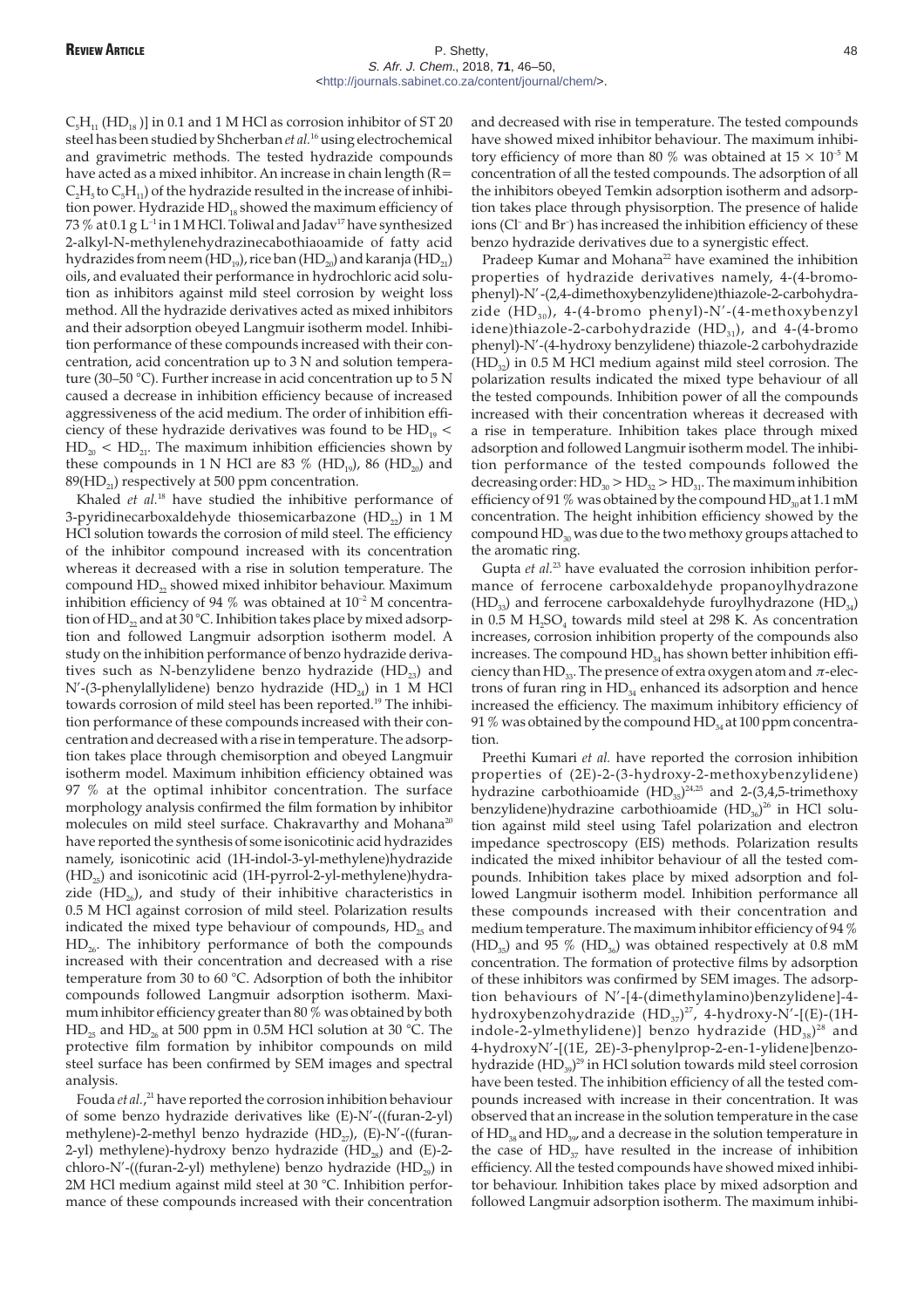tion efficiency showed by the tested compounds at 60 °C are 84 % (HD<sub>37</sub> in 2M HCl), 94 % (HD<sub>38</sub> in IM HCl) and 92 % (HD<sub>39</sub> in 0.5M HCl), respectively.

Yadav *et al.*<sup>30</sup> have investigated the effect of acetohydrazides namely, N'-[(1Z)- phenylmethylene]-2-(quinolin-8-yloxy) acetohydrazide  $(HD_{40})$  and N'-[(1Z)-4-chlorophenylmethylene]-2-(quinolin-8-yloxy) acetohydrazide (HD<sub>41</sub>) in 15 % HCl towards the corrosion of mild steel. The inhibition performance of both the compounds increased with their concentration, whereas it decreased with a rise in temperature. The compounds  $HD_{40}$  and  $HD_{41}$  have shown mixed inhibitor behaviour. The adsorption of the inhibitors takes place by mixed adsorption predominantly with physisorption and obeyed Langmuir adsorption isotherm. Atomic Force Microscopy, SEM, and Energy Dispersion X-ray Spectroscopy (EDX) results have confirmed the protective film on the mild steel. Maximum inhibitory efficiency exhibited at 400 ppm was found to be 95.1 % (HD<sub>40</sub>) and 94.2 % (HD<sub>41</sub>) respectively at 303 K. Abdallah *et al.*<sup>31</sup> have reported the synthesis of a new hydrazide derivative namely, 2-(2-hydrazinyl-1, 6-dihydro-6-oxopyrimidin-4-yl) aceto hydrazide  $(HD_{42})$  and evaluated its inhibition activity in 1 M HCl and 0.5 M  $H_2SO_4$  media towards mild steel corrosion. The inhibitor compound has showed better performance in HCl medium than that in the  $H_2SO_4$  medium. The compound  $HD_{42}$ has showed cathodic inhibitor behaviour in both acid medium and maximum inhibition performance of 90 % at  $5 \times 10^{-2}$  M in HCl solution. The adsorption takes place by physisorption of HD42 and followed Langmuir adsorption isotherm.

Al-Amiery *et al.*<sup>32</sup> have reported the corrosion inhibition study on mild steel using azelaic acid dihydrazide (HD<sub>43</sub>) in 1 M HCl medium. Polarization measurements indicate the mixed type behaviour of inhibitor compound. The inhibition efficiency of the compound increased with its concentration, whereas decreased with a rise in solution temperature. Maximum inhibitor efficiency of 93 % was observed at  $5 \times 10^{-3}$  M and 30 °C. The adsorption process of the inhibitor molecules followed Langmuir isotherm model. The SEM images gave evidence for the formation of a film on mild steel surface. Mohd *et al.*<sup>33</sup> have examined the inhibitive actions of fatty acid derivatives namely, palmitate hydrazide  $(HD_{44})$ , N-ethylidene palmitate hydrazide  $(HD_{45})$  and N-phenyl methylidene palmitate hydrazide (HD<sub>46</sub>) in 1 M HCl towards mild steel corrosion using linear polarization and EIS techniques. Inhibitor efficiency increased with inhibitor concentrations and temperature of the acid medium. All the tested compounds have showed mixed inhibitor behaviour. The inhibition performance was found to be in the order:  $HD_{46}$  >  $HD_{45} > HD_{44}$ . The compound,  $HD_{46}$  has shown better performance (85  $\%$  at 200 mg L<sup>-1</sup> and 308 K) due to the phenyl group in the moiety, which allowed the interaction of delocalized  $\pi$ -electrons with empty d-orbital of Fe atom. Inhibition takes place by mixed type adsorption of inhibitor molecules, which followed Langmuir isotherm model. SEM and EDX results confirmed the protective film formation by inhibitor compounds on the metal surface.

Preethi Kumari *et al.* <sup>34</sup> have evaluated the corrosion inhibition performance of 2-[(2-methylquinolin-8-yl)oxy]acetohydrazide  $(HD_{47})$  in hydrochloric acid (0.5 & 1 M) media towards mild steel. The inhibition performance of  $HD_{47}$  increased with its concentration. Polarization results indicate the mixed inhibitor behaviour of the compound  $HD_{47}$ . Inhibition efficiency of  $HD_{47}$ increased with a rise in temperature in 0.5 M HCl medium. This indicated the chemisorption of  $HD_{47}$  molecules on the metal surface. However, inhibition efficiency decreased with a rise in temperature in 1 M HCl medium. This may be due to the

highly aggressive nature of acid which overcomes the inhibitory action of the compound at a higher temperature. Further, an increase in temperature might have lead to desorption of inhibitor molecules from the metal surface which resulted in a decrease in inhibitor efficiency. Inhibition process takes place by mixed adsorption and followed Langmuir adsorption isotherm model. The maximum inhibitory efficiency of 91 % (in 0.5 M HCl at 60 °C) and 85 % (in 1MHCl at 30 °C) was obtained at 10<sup>-3</sup> M concentration of  $HD_{47}$ .

## **6. Mechanism of Corrosion Inhibition**

Generally, inhibition of corrosion of metals takes place by adsorption of inhibitor molecules onto the metal surface. The inhibitor may get adsorbed on the surface either by replacing molecules of a solvent with ions or by replacing molecules of water with inhibitor molecules. The extent of adsorption process possible depends on the physicochemical properties of metal, inhibitor, and medium involved. The types of interaction that can take place during the adsorption of inhibitor may be physisorption or chemisorption or both.

Physisorption usually involves electrostatic forces of attraction between inhibitor molecules and the metal surface. This type of interaction is possible when the electrically charged metal surface, as well as inhibitor species, is present in the corrosive medium. For instance, mild steel surface in hydrochloric acid medium gets a negative charge because of the primary adsorption of chloride ions. This negatively charged surface can attract positively charged protonated inhibitor molecules facilitating physical adsorption. Generally, it is a weak type of adsorption which decreases with increase in temperature.<sup>35</sup>

Chemisorption can take place by sharing or transfer of electrons between inhibitor molecule and metal leading to a co-ordinate bond. Organic inhibitor compounds containing hetero atoms (N, S or O), double or triple bonds and an aromatic ring, and metal containing an empty orbital of lower energy can favour the formation of a coordinate type of bond.<sup>36</sup> The extent of chemisorption usually increases with a rise in temperature.<sup>37</sup>

#### **7. Conclusion**

Hydrazide derivatives are found to be the potential acid corrosion inhibitors of mild steel. The majority of hydrazide derivatives have shown mixed inhibitor behaviour controlling anodic as well as cathodic corrosion reactions. Inhibition takes place by adsorption and followed either Langmuir or Temkin isotherm model. The SEM, EDX and FTIR analysis of inhibited mild steel specimen surface confirmed the film formation by the inhibitor molecules on mild steel surface. The inhibition performance of all the hydrazide derivatives increased with their concentration. The performance of some hydrazide derivatives increased and others decreased with increase in acid solution temperature. Hydrazide derivatives with additional hetero atoms (N, O, S), aromatic rings and electron donating groups have shown better inhibition performance. Those hydrazide derivatives which have shown inhibition efficiency greater than 90 % are most suitable for any industrial application as corrosion inhibitors of mild steel.

#### **References**

- 1 B. Rapp, Corrosion, a study of degradation: an enormous breadth of engineering systems depends upon corrosion protection for their reliability, performance, and safety, *Mater. Today*, 2006, **9**, 6.
- 2 H.H. Uhlig and R.W. Revie, *Corrosion and Corrosion Control: An Introduction to Corrosion Science and Engineering*, 3rd edn., John Wiley and Sons, New York, 1991, p. 11.